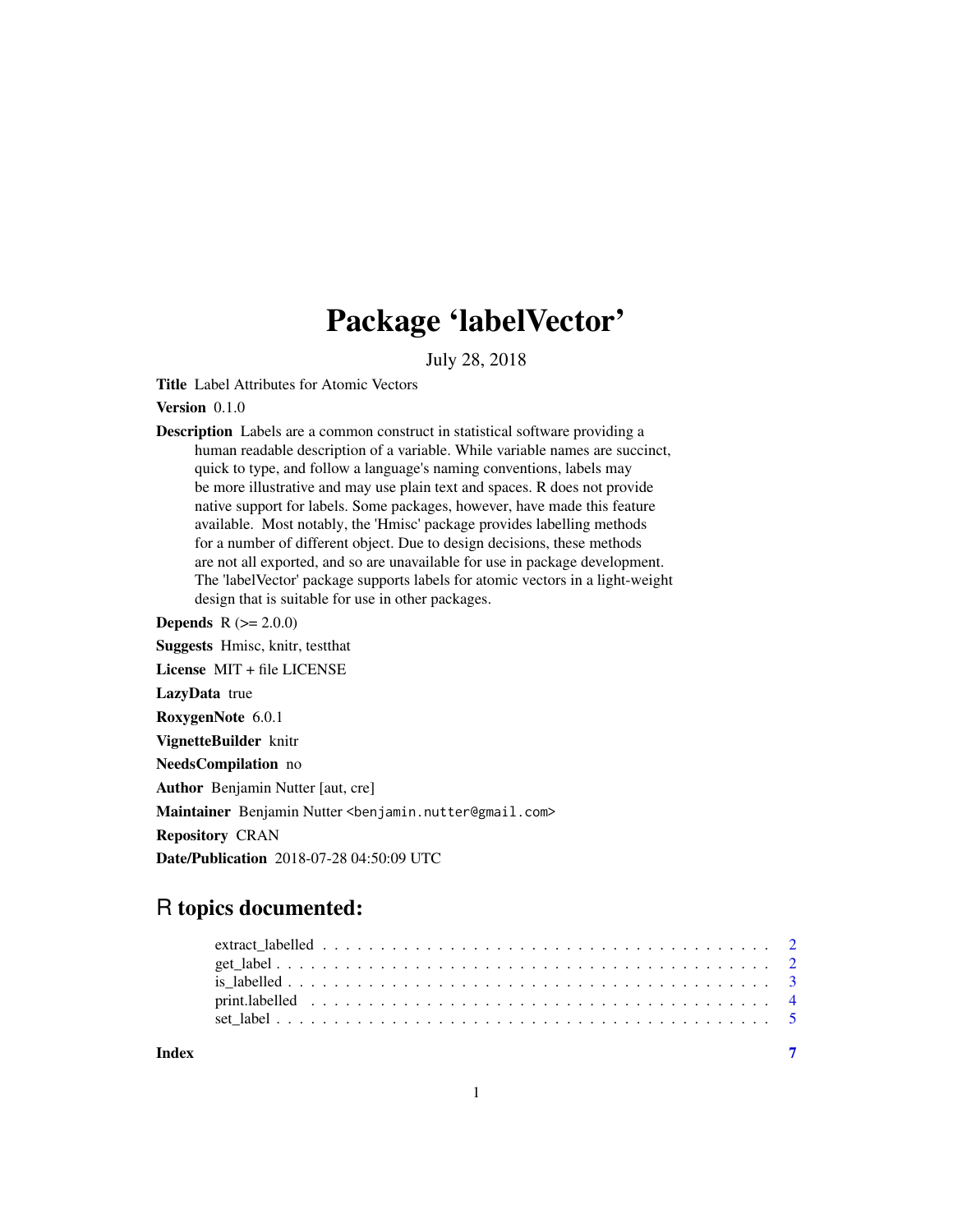<span id="page-1-0"></span>

#### Description

Extraction and replacement methods for labelled vectors.

#### Usage

```
## S3 method for class 'labelled'
x[i, ...]
## S3 replacement method for class 'labelled'
x[i, ...] <- value
```
#### Arguments

| x     | An atomic vector inheriting the labelled class. |
|-------|-------------------------------------------------|
| i     | The elements to extract.                        |
|       | Arguments to pass to other methods.             |
| value | typically a vector of similar class of length i |

#### See Also

[Extract](#page-0-0)

#### Examples

```
x <- set_label(1:10, "Integers")
x[1:3]
x[3] <- pi
x
```
<span id="page-1-1"></span>get\_label *Extract Label Attribute From a Labelled Vector*

#### Description

Retrieve the label attribute of a labelled vector. If the vector has no label, the vector name is returned as a string.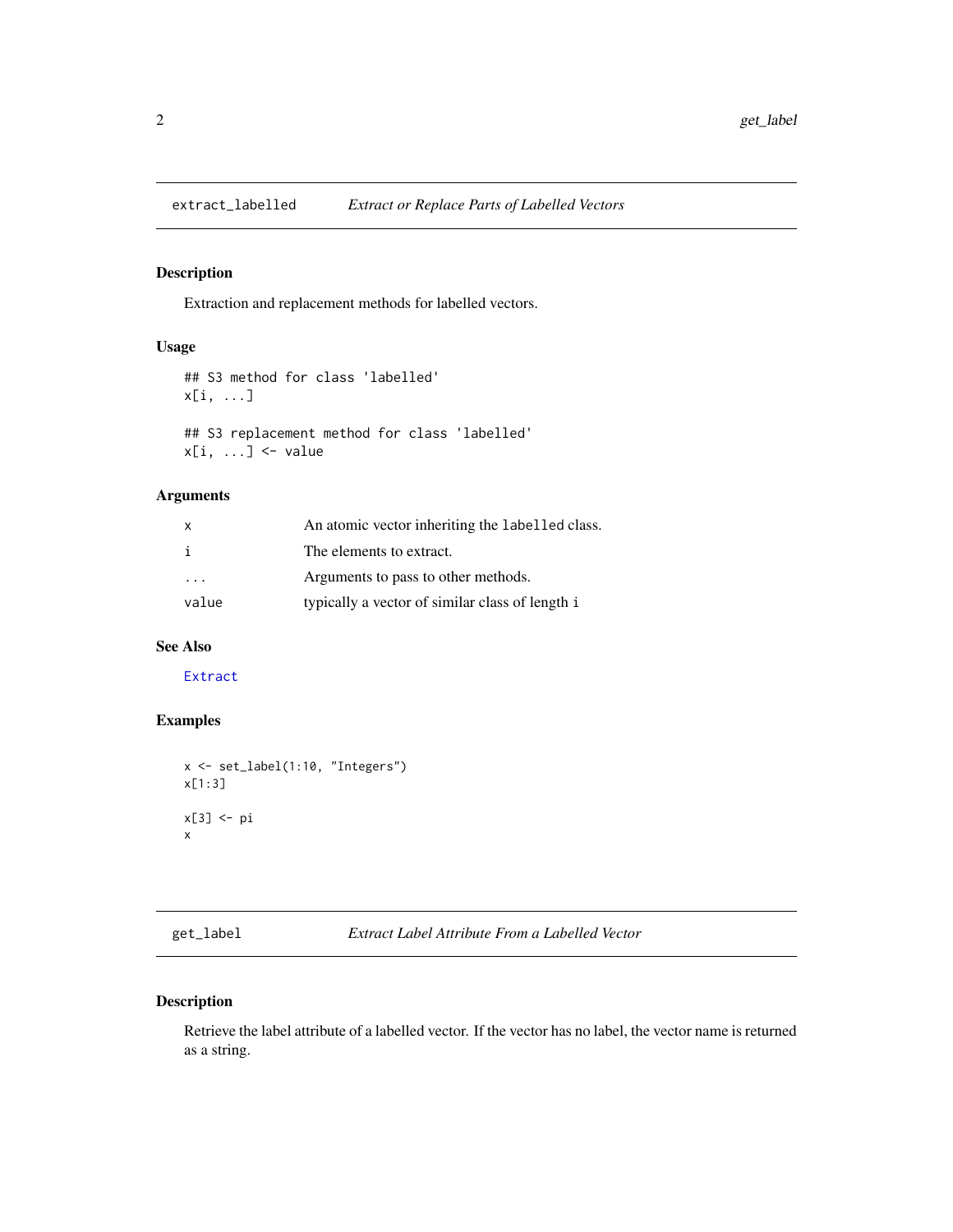#### <span id="page-2-0"></span>is\_labelled 3

#### Usage

```
get\_label(x, ...)## Default S3 method:
get_label(x, ...)
## S3 method for class 'data.frame'
get\_label(x, vars = NULL, ...)
```
#### Arguments

|                         | An atomic vector.                                                                                            |
|-------------------------|--------------------------------------------------------------------------------------------------------------|
| $\cdot$ $\cdot$ $\cdot$ | Arguments to pass to other methods.                                                                          |
| vars                    | A character vector of variable names in x for which to retrieve labels. If NULL,<br>all labels are returned. |

#### See Also

[set\\_label](#page-4-1)

#### Examples

```
x \le -1:10x <- set_label(x, "Integers")
get_label(x)
y <- letters
attr(y, "label") # NULL
get_label(y) # "y"
# Set labels for variables in a data frame
mtcars2 <-
  set_label(mtcars,
           am = "Automatic / Manual",
            mpg = "Miles per Gallon",
            gear = "Number of gears")
get_label(mtcars2)
```
is\_labelled *Evaluate if a vector is labelled*

#### Description

Functions to determine if a vector has a label.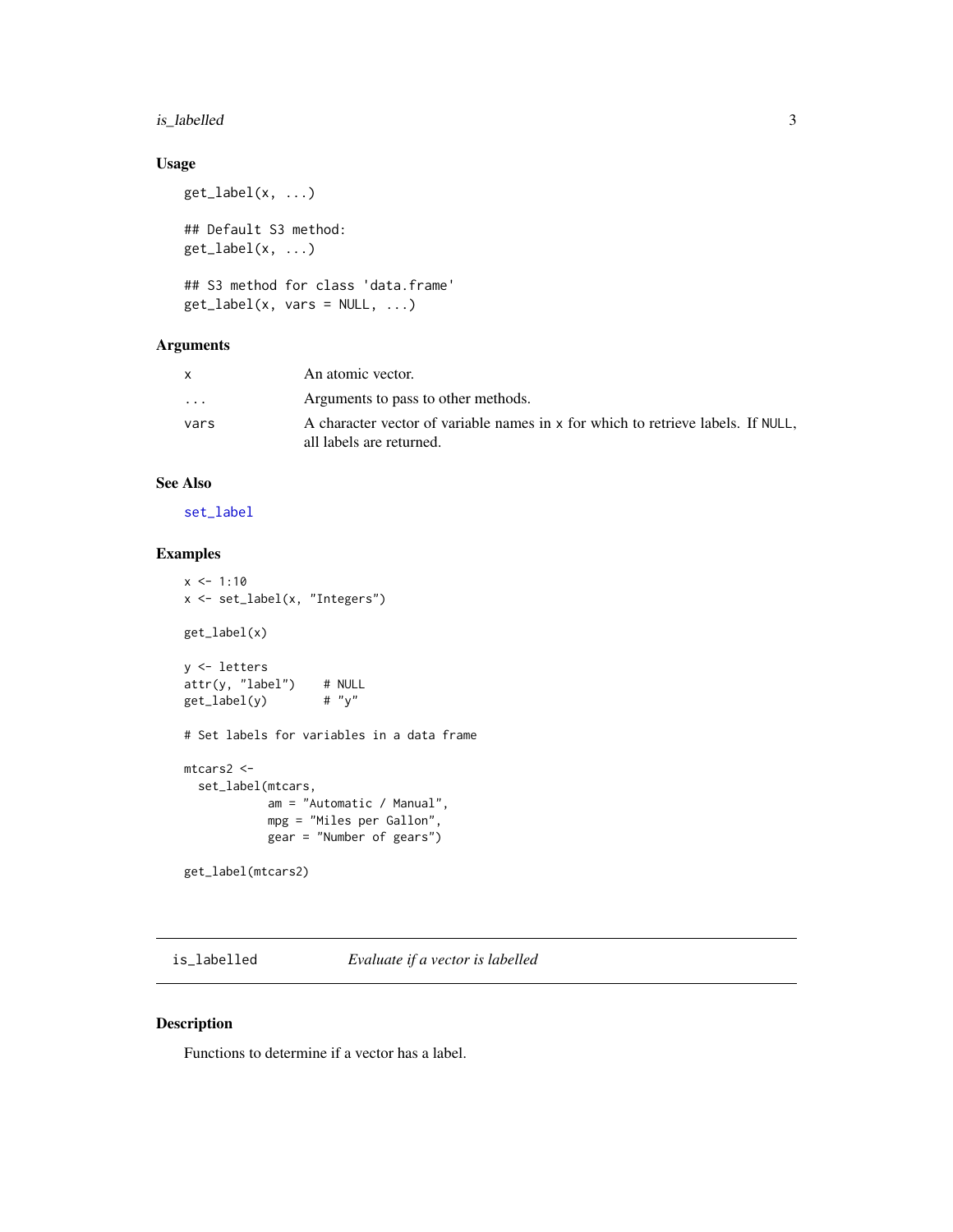#### Usage

is.labelled(x)

is\_labelled(x)

#### Arguments

x An atomic vector

#### Value

Returns a logical(1).

#### Functional Requirements

- 1. Return a logical value of length 1.
- 2. Cast an error if x is not atomic.

print.labelled *Print Method for Labelled Vectors*

#### Description

Labelled vectors are printed with their label appearing above the content of the vector.

#### Usage

```
## S3 method for class 'labelled'
print(x, \ldots)
```
#### Arguments

| X        | A vector inheriting class labelled             |
|----------|------------------------------------------------|
| $\cdots$ | Additional arguments to pass to other methods. |

<span id="page-3-0"></span>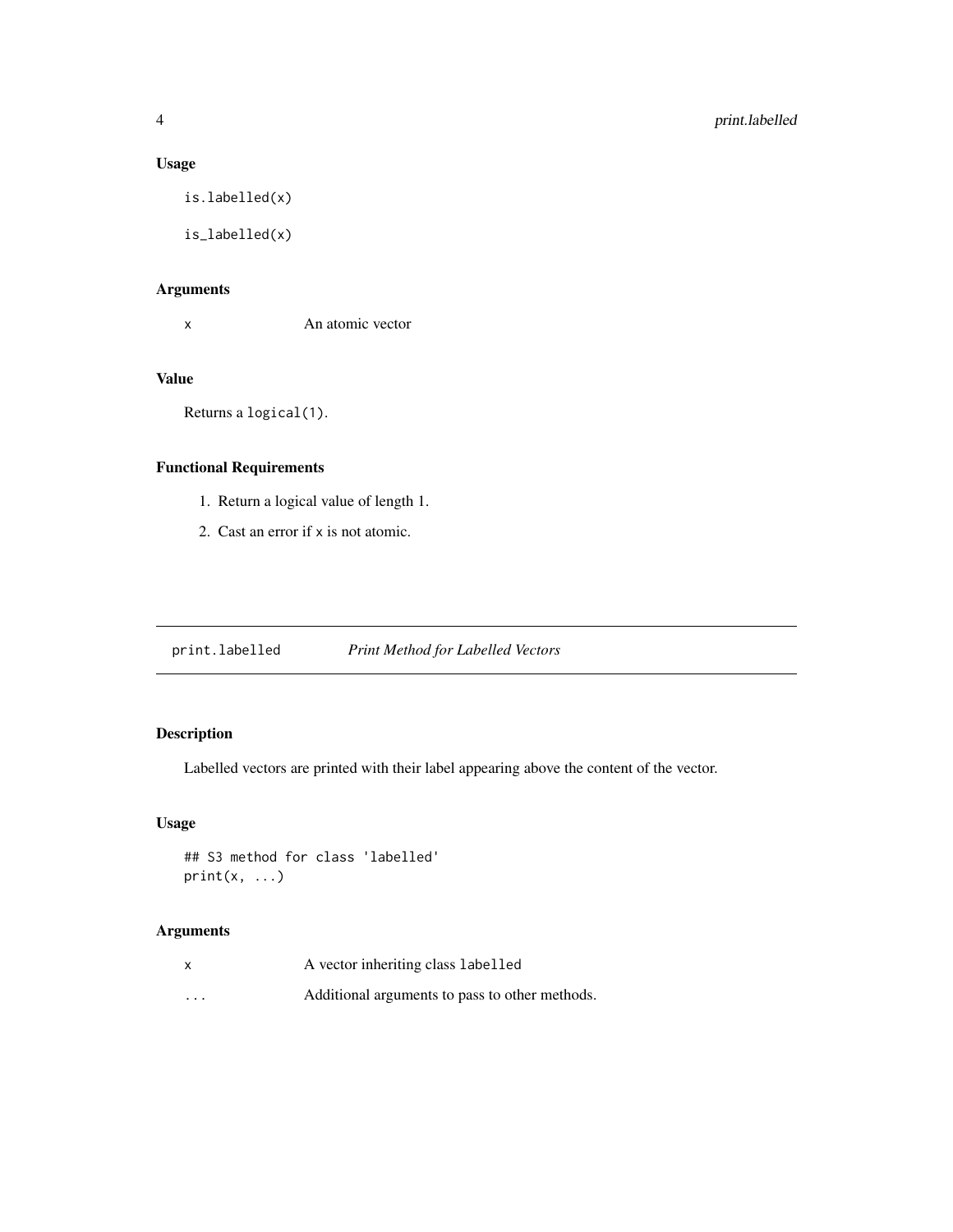<span id="page-4-1"></span><span id="page-4-0"></span>

#### Description

Variable labels are a common construct in statistical software, giving users the ability to provide plain text descriptions for variables. These descriptions can be more informative of the variable's purpose, since they need not be restricted to the naming conventions imposed on variable names.

#### Usage

```
set\_label(x, ...)## Default S3 method:
set_label(x, label, ...)
## S3 method for class 'data.frame'
set\_label(x, ...)
```
#### Arguments

| X                       | An atomic vector                                                                                                                          |
|-------------------------|-------------------------------------------------------------------------------------------------------------------------------------------|
| $\cdot$ $\cdot$ $\cdot$ | For the default method, arguments to pass to other methods. For the data, frame<br>method, key-pairs of the pattern variable $=$ 'label'. |
| label                   | $character(1)$ , A character string denoting the label to assign to the variable.                                                         |

#### Source

Frank E Harrell Jr, with contributions from Charles Dupont and many others. (2017). Hmisc: Harrell Miscellaneous. R package version 4.0-3. https://CRAN.R-project.org/package=Hmisc

#### See Also

[get\\_label](#page-1-1)

#### Examples

```
x \le -1:10x <- set_label(x, "Integers")
x
# Set labels for variables in a data frame
mtcars2 <-
  set_label(mtcars,
            am = "Automatic / Manual",
            mpg = "Miles per Gallon",
            gear = "Number of gears")
```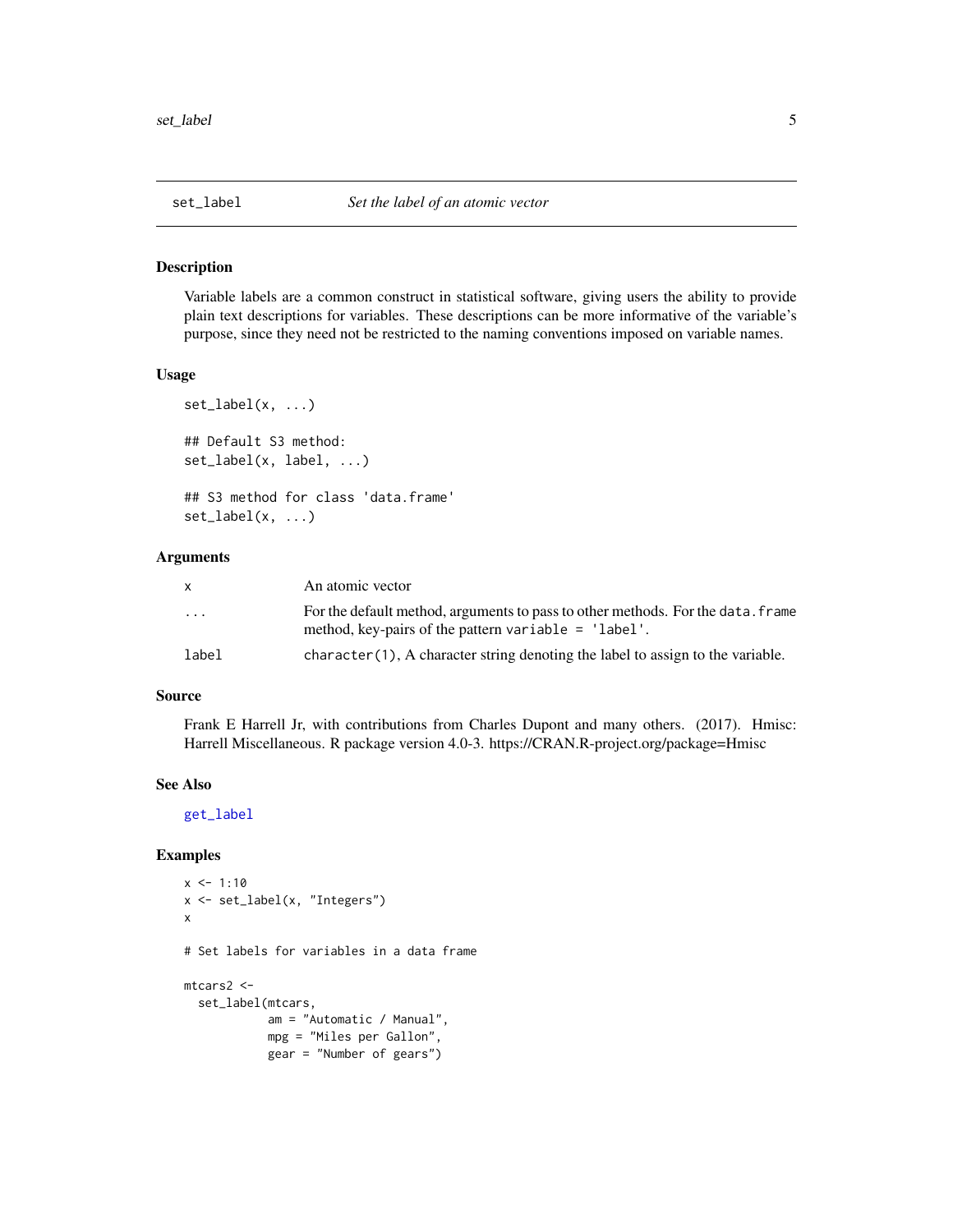6 set\_label set\_label set\_label set\_label set\_label set\_label set\_label set\_label set\_label set\_label set\_label

get\_label(mtcars2)